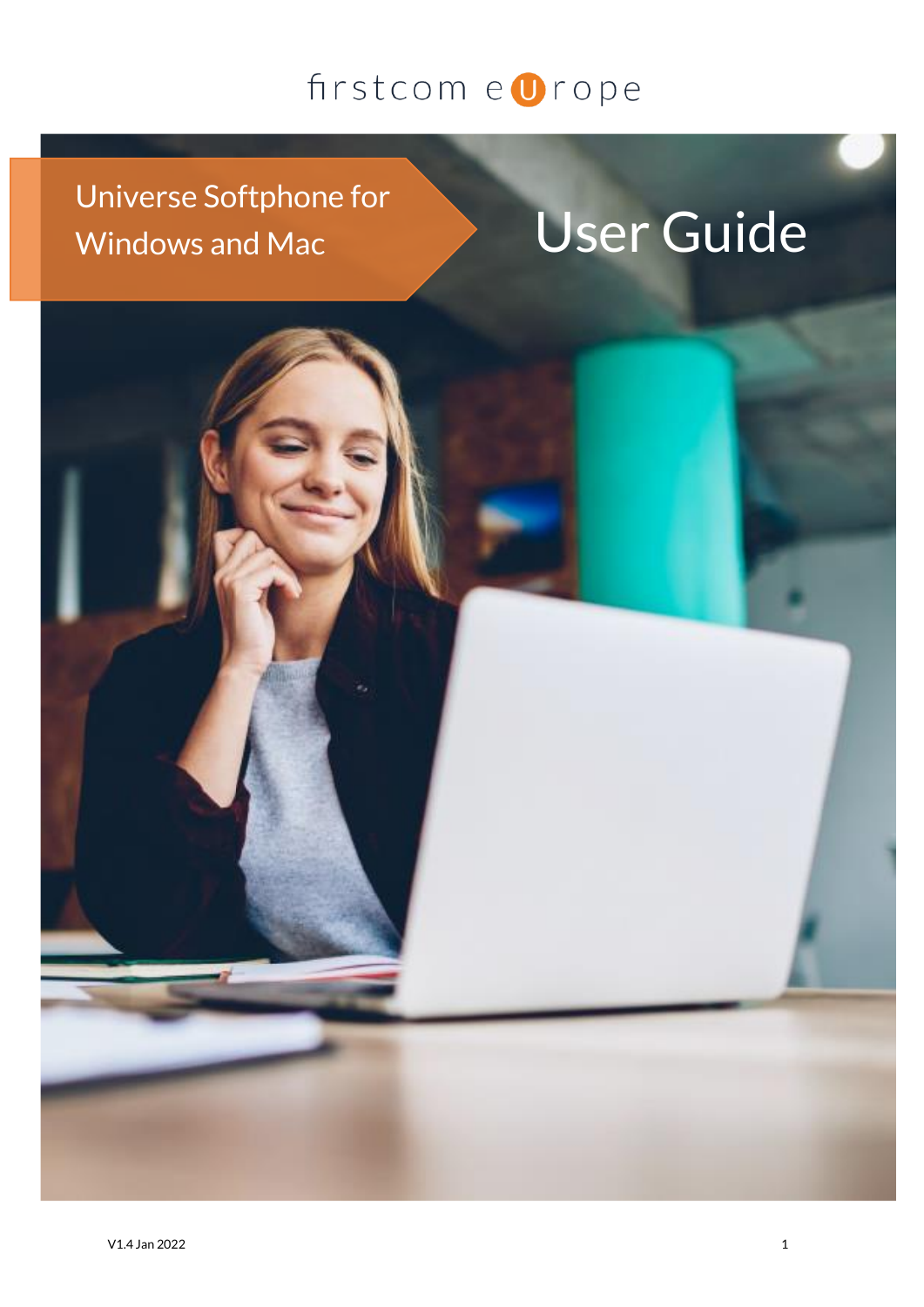### 1. Universe for Windows and Mac

### i. Before you get started

- a. Make sure you have a Universe account and that you know your Firstcom Universe Email and Password
- b. Make sure you are connected to Wi-Fi
- c. You will need to make sure your computer has a microphone that is active and has speakers, or you are using a headset
- d. Delete any old versions of the Universe for Windows and Mac App
- e. Make sure in your Selfcare Portal => Devices, you do not have more than 3 Softphone connections (including mobiles). Do not count fixed Business Phones.
- f. Log in to your Universe Self Care portal (https://selfcare.thisisuniverse.io/) and go to the Software icon.
- g. Select Universe Softphone for Apple or Universe for Windows

| iverse                                                   |                                                                                                                                                                                                                                                                                                          |
|----------------------------------------------------------|----------------------------------------------------------------------------------------------------------------------------------------------------------------------------------------------------------------------------------------------------------------------------------------------------------|
|                                                          | 益<br>Ω<br>크<br>Me<br><b>Devices</b><br>Phone book<br>Services<br>Software<br>Meeting Space                                                                                                                                                                                                               |
| Software                                                 | Universe for Apple                                                                                                                                                                                                                                                                                       |
| Ć<br><b>UNIVERSE FOR APPLE</b><br>凑                      | UNIVERSE SOFTPHONE<br>UNIVERSE SOFTPHONE                                                                                                                                                                                                                                                                 |
| UNIVERSE FOR ANDROID<br>疆<br><b>UNIVERSE FOR WINDOWS</b> | Universe Softphone for iOS <b>■</b><br>Universe Softphone for Mac<br>Click here to download - or use your mobile<br>Click here to download<br>and head over to the App Store<br>Released: 24/06/2021<br>Version: 1.0.8                                                                                   |
|                                                          | UNIVERSE LEGACY SOFTPHONE<br>UNIVERSE LEGACY SOFTPHONE<br>Universe Legacy Softphone for iOS  <br>Universe Legacy Softphone for Mac<br>Click here to download<br>Click here to download - or use your mobile<br>and head over to the App Store<br>Released: 04/02/2020<br>Release notes: Fix for ringtone |
|                                                          | MEETING SPACE <b>Q</b><br>Meeting app for iOS  <br>Click here to download - or use your mobile<br>and head over to the App Store                                                                                                                                                                         |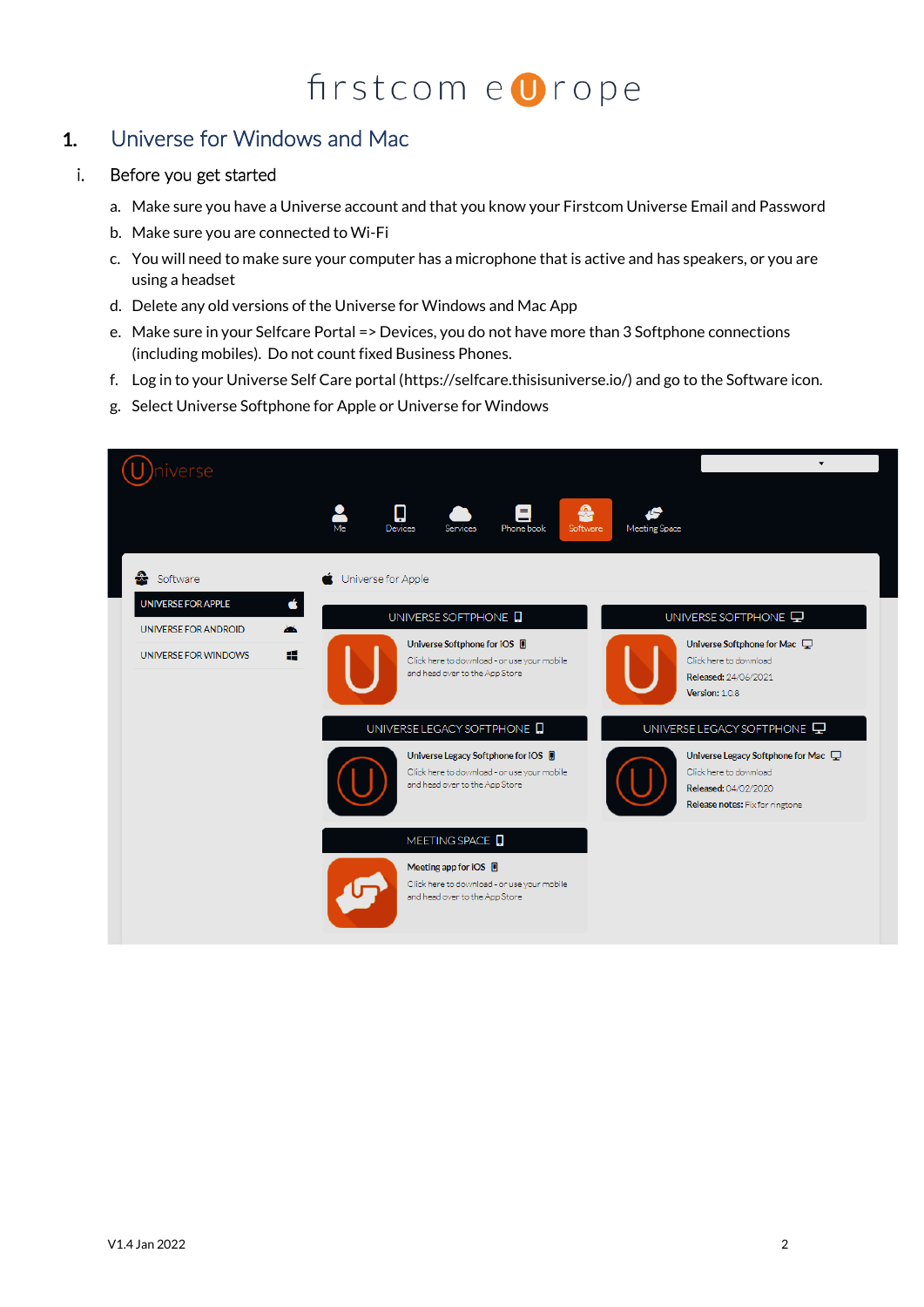### ii. Starting the Download

- a. Select either Download for Windows or Download for macOS (Apple) depending on your computer
- b. With a Windows device the downloaded file will appear in the bottom left-hand side of your screen. Double click on the file once it has downloaded
- c. If the file does not begin to install in Windows, go to your Download folder in Windows Explorer and double click on the downloaded file.
- d. You will see "Windows protected your PC". Select "Run Anyway" "Welcome To Softphone App" => Next => Install. You may notice a new icon looking like a shield in your taskbar at the bottom of your screen. => Yes => "Do you want to allow the program to make changes to your computer". Select "Yes"
- e. "Completing Softphone Setup" => Select the two check boxes that appear: (i) Run Softphone and if you wish (ii) Select Desktop shortcut => Finish
- f. Enter your Universe email address and password => Sign In
- g. With an Apple device, you will get a bouncing Universe icon on your task bar. When this has downloaded a pop up will appear. Double click the softphone icon and the installation will begin. Accept that you wish to open the App when asked and sign-in. The Dial Pad should then be visible.



h. The Dialpad below should automatically appear on your screen.

| Softphone           |                     |                  |                           |                  | - | $\Box$ | × |  |  |
|---------------------|---------------------|------------------|---------------------------|------------------|---|--------|---|--|--|
| U                   | Start chat          |                  |                           |                  |   |        |   |  |  |
| C                   | <b>Phone number</b> |                  |                           |                  |   |        |   |  |  |
| <b>Dialpad</b><br>೭ |                     | 1                | $\frac{2}{ABC}$           | $\frac{3}{DEF}$  |   |        |   |  |  |
| <b>Contacts</b>     |                     | 4<br><b>GHI</b>  | 5<br><b>JKL</b>           | 6<br><b>MNO</b>  |   |        |   |  |  |
|                     |                     | $\frac{7}{PQRS}$ | $\frac{8}{100}$           | $\frac{9}{WXYZ}$ |   |        |   |  |  |
| $\vdots$            |                     | $\star$          | 0<br>$\ddot{\phantom{1}}$ | #                |   |        |   |  |  |
|                     |                     | 国                |                           | $\mathcal{C}$    |   |        |   |  |  |
| し<br>、              |                     |                  | <b>QUICK DIAL</b>         |                  |   |        |   |  |  |
|                     |                     |                  |                           |                  |   |        |   |  |  |
| <b>UN</b>           |                     |                  |                           |                  |   |        |   |  |  |
| <b>Universe</b>     |                     |                  |                           |                  |   |        |   |  |  |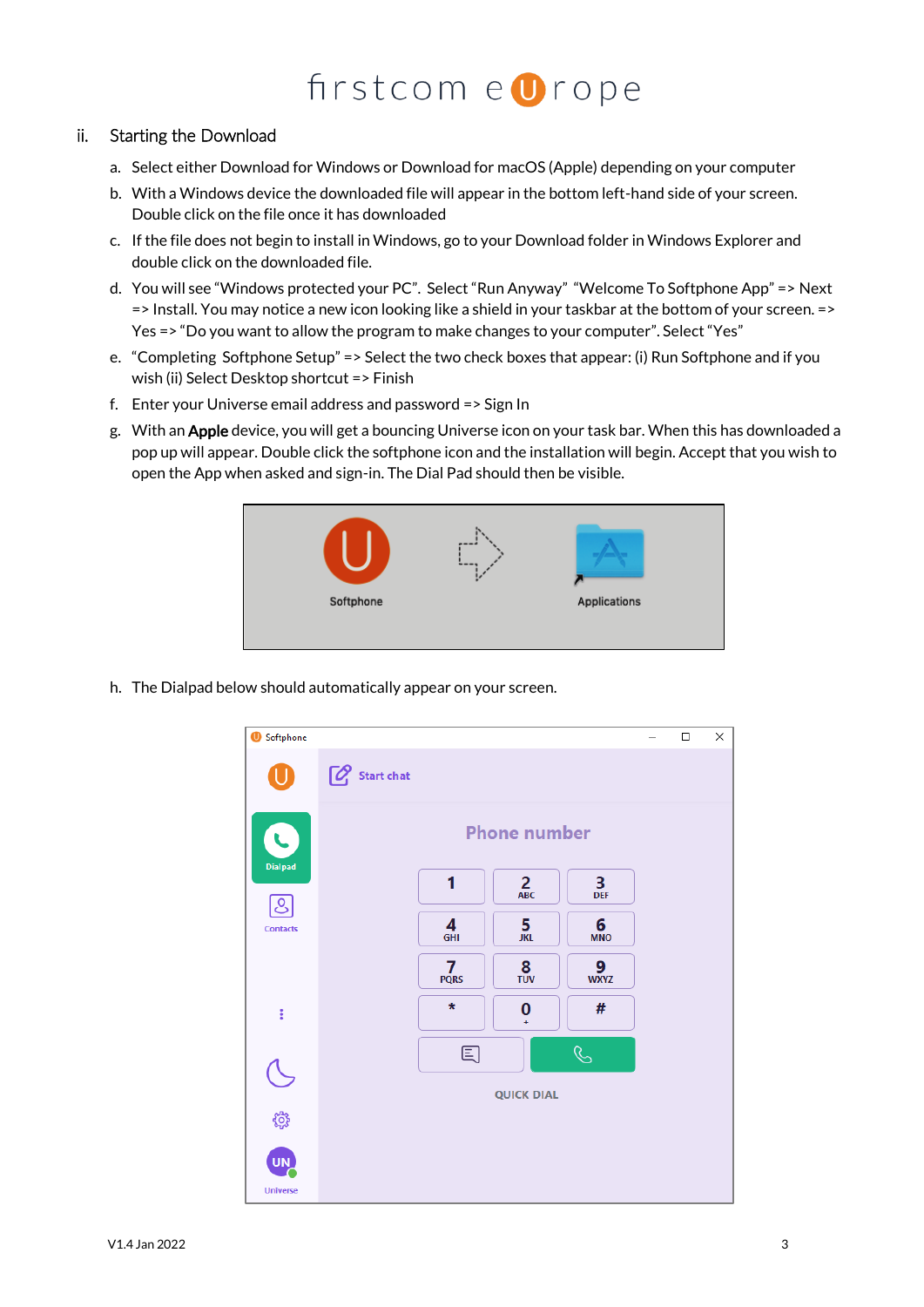- i. To see all the full menu, select the three vertical dots and you will see Recents and Selfcare. (Alternatively click on the full screen icon at the top right-hand side of your screen at the top).
- j. It is a good idea to go into the "Settings Icon" (i.e. the Cog) and select Sound and then scroll to the bottom of the menu and activate Echo Cancellation
- k. If you would like your Universe Softphone to start automatically when you start your computer, go to Settings (Cog) => Controls => Launch at Login

### iii. Creating a Quick Dial list

- a. The ability to see if a colleague is busy on their Universe phone (i.e. their "Presence") is only possible if they are in the Quick Dial list. You cannot see the Presence of non-colleagues
- b. To create a Quick Dial list of numbers you call the most frequently, go to the Universe list and select the person you wish to put on Quick Dial, by typing in their name in the top search filed.
- 



c. Select the  $\blacksquare$  icon in the top right-hand corner.

- d. The following pop up will appear. Slide the "Enable BLF" (Busy Lamp Field) to the right and "Save"
- e. The name now appears in the Quick Dial list
- f. To delete a name, go to Quick Dial and right click the name => Delete

#### iv. Making Calls

There are three ways you can make a call. Keypad Dialing, Click to Dial, Internet Number Copying, Contacts Dialing or Recents

#### a. Keypad Dialing

Select the green Dialpad button on the screen and select numbers either by using your mouse or your computer's keypad. To key in the numbers using your computer, first click on the blank area above the numbers on the screen keypad where it says "Phone Number" and then commence typing the numbers. (There must be no one listed in the search bar). Once the numbers have been completed press the green phone button to place the call.

#### b. Click to Dial

To dial a number you see on the internet, click on it and then select Softphone in the index of choices. This will become your standard click to dial number on the softphone from now on. The number clicked will then be called. (Note that the number in the internet has to enable click to dial for this function to work)

#### c. Internet Number copying

If you see a phone number online and wish to dial it, highlight the number on the internet, copy and paste it into the area above the Dialpad numbers on the screen. Then select the green phone button.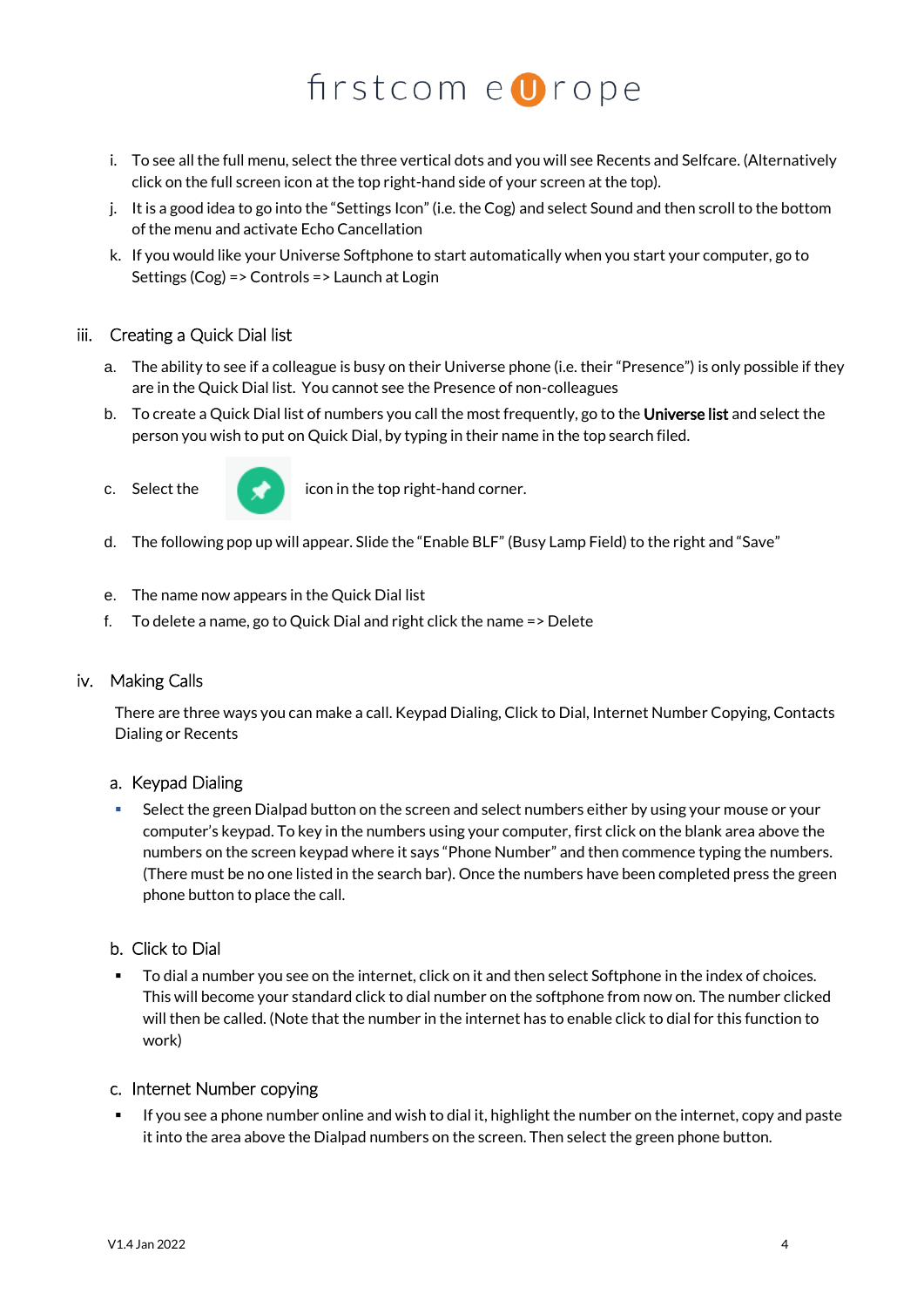### $firstcom$ e  $\blacksquare$ rope

### d. Contacts Dialing

- To select a number from Contacts you will note that upon pressing this key, two headings appear below the Dial Pad. These are Quick Dial and Universe, both are address books.
- If you select Contacts from the Universe option, you will see contact details stored in your Phone Book in the Selfcare Portal, including the ones that you have added here yourself, and display these in alphabetical order. Note, you cannot add extra Contacts in the Softphone, they must be added in the Selfcare portal (https://selfcare.thisisuniverse.io/)
- Next, select the relevant person and their details will appear on the right-hand side of the keypad. From here just click on the little green phone on the right-hand side of the softphone and the call will be made

### e. Recents Dialing

- By selecting "Recents", and choosing a Contact, a list of numbers that you have called, or that have called you, is displayed and the time of the call. The order is from oldest to most recent as you move down the page.
- By selecting the black phone at the top of the screen alongside the person's name, a call is originated

### *Top Tip regarding previous calls*

For more information go to your Self Care Portal and select the "Me" icon. This will also include calls from your other devices, whereas this Universe for Softphone App only includes calls from this device.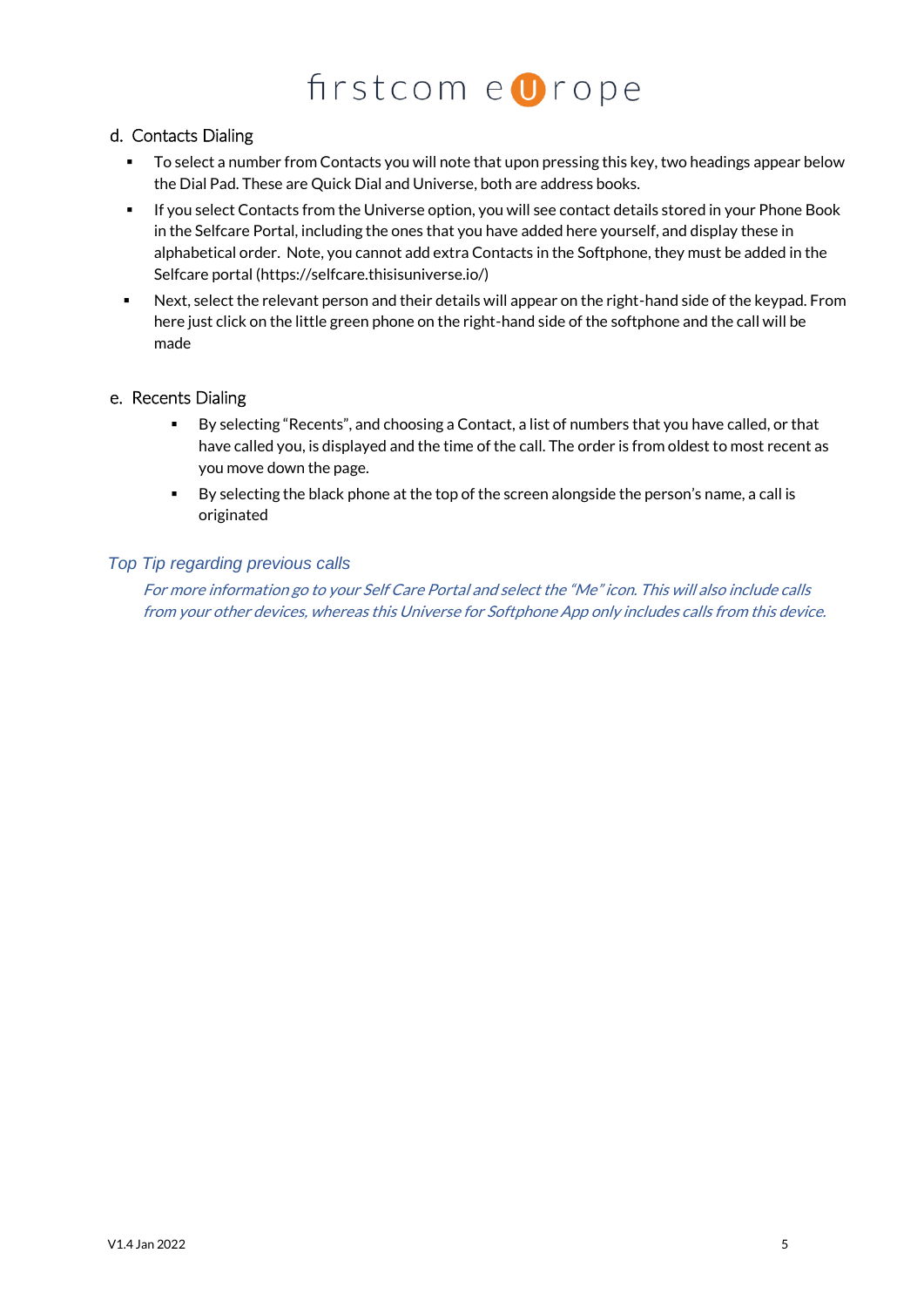### v. When you are on a call

Universe enables you to access a range of features whilst on a call.



- a. B Party is the person being called and their phone number
- b. Put on Hold is when a caller is provided with music instead of being able to talk with the other party
- c. End Call is to stop the call once you have finished
- d. Mute is to silence your microphone
- e. App Size Min / Max adjusts the size of the app and details on the screen
- f. Attend (transfer) is when you pass an incoming call to another person or group, and announce the call to the person receiving the call. The incoming caller will hear music on hold
- g. Blind (transfer) is where you transfer a call without notifying the receiving party of the transfer
- h. Add Call allow callers to be added once on the call to create a conference. You will need to add the additional phone number in the keypad or search for their name in the filed alongside the Do Not Disturb icon
- i. Do Not Disturb means that your phone will not ring, though it does not appear in Presence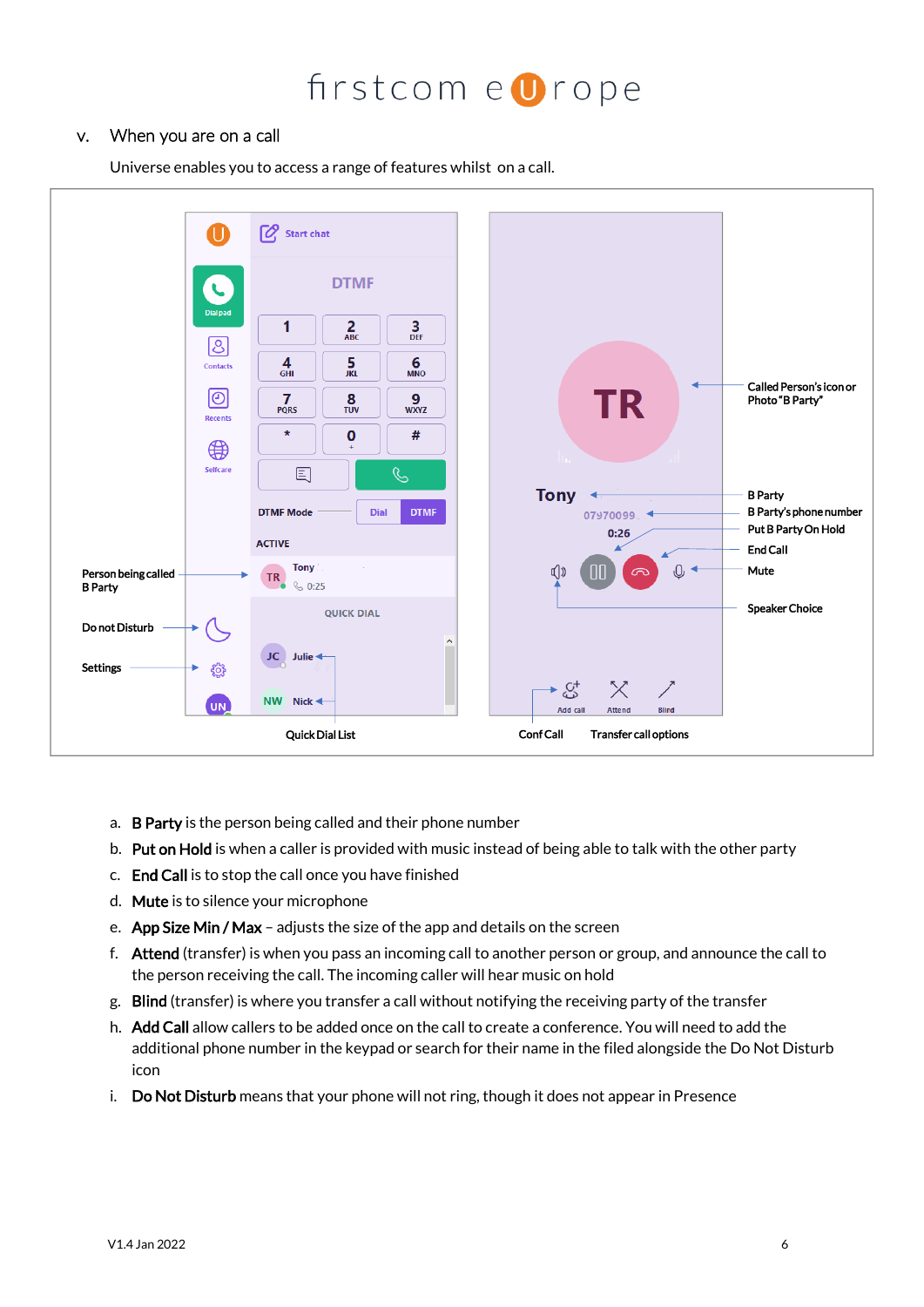### vi. Presence

- "Presence" allows you to see which colleagues are busy or not on their Universe phones
- You will know if they are busy because you will notice that there is a green banner above their name with "On Call" written on it. In this case they are using their Universe service already. In the diagram below, Julie is on a call. To see this, the person must be in your Quick Dial list.

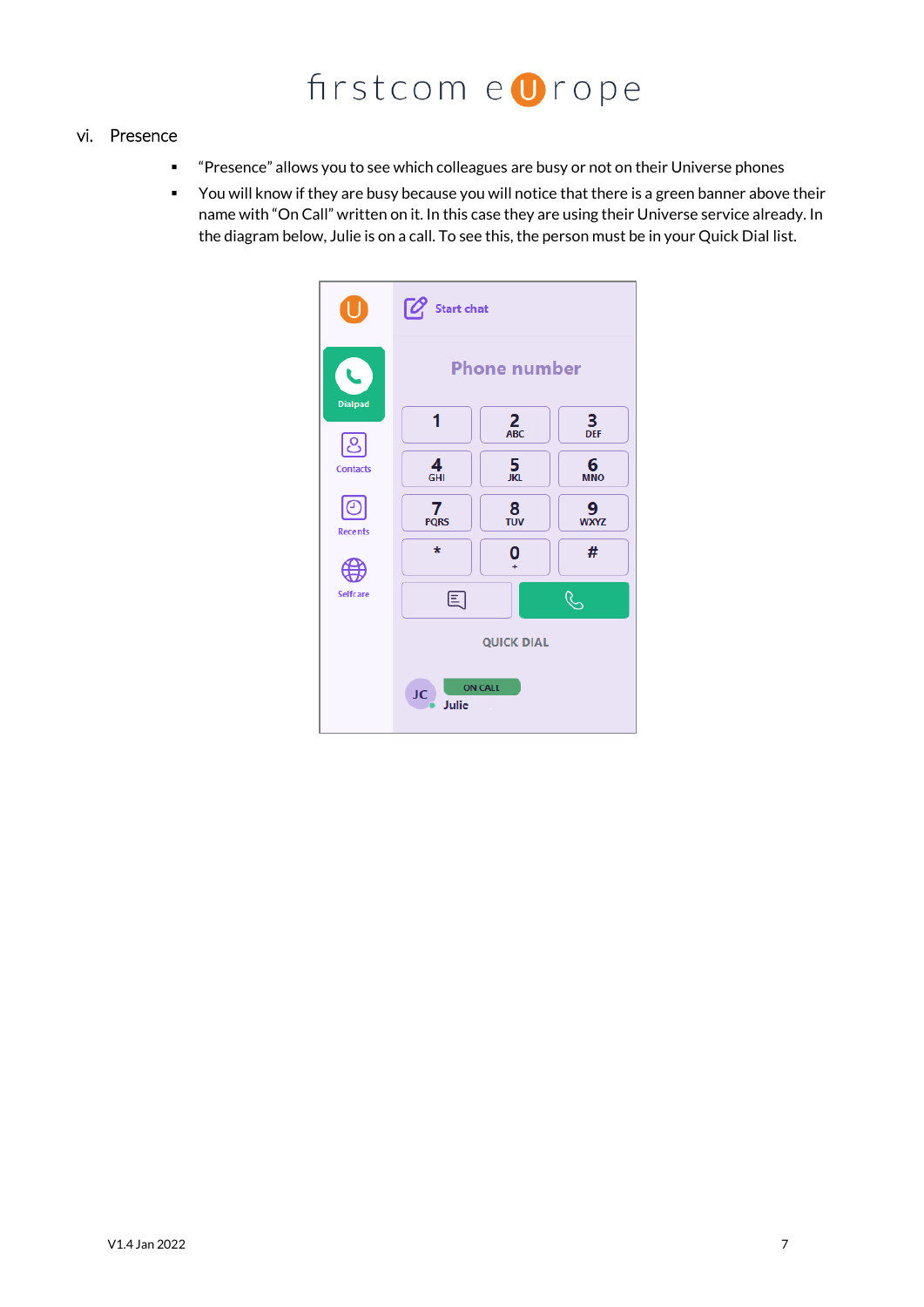### vii. Call Pick Up

- You can pick up calls that are ringing on the phones of your colleagues with Call Pick Up.
- To use this feature, make sure your colleagues are on your Quick Dial list as described above.
- Next go to Administrator view (or have your Administrator do this) and select: My Company => Call Pick Up Group => Name (select a name for your group) => Add Members => Save
- When your colleagues phone rings it will say "Ringing" as shown in the diagram below.
- Select the  $\left(\mathbb{Q}\right)$  green icon alongside their name or number and you will have Picked Up their call.



### viii. Features

#### a. One to One Chat

- Select "Start chat" and you can choose other Universe users to chat with. However using this feature it is one colleague at a time. You can select from a range of emojis to enhance your chatting experience
- Send using the green arrow at the bottom of your screen.
- Replies can be accessed by scrolling down

#### b. Conference Call

■ Whilst on a call, select the Add Call button => select a contact to dial a number => select Add Call again and you have added another caller. You are not restricted to Universe users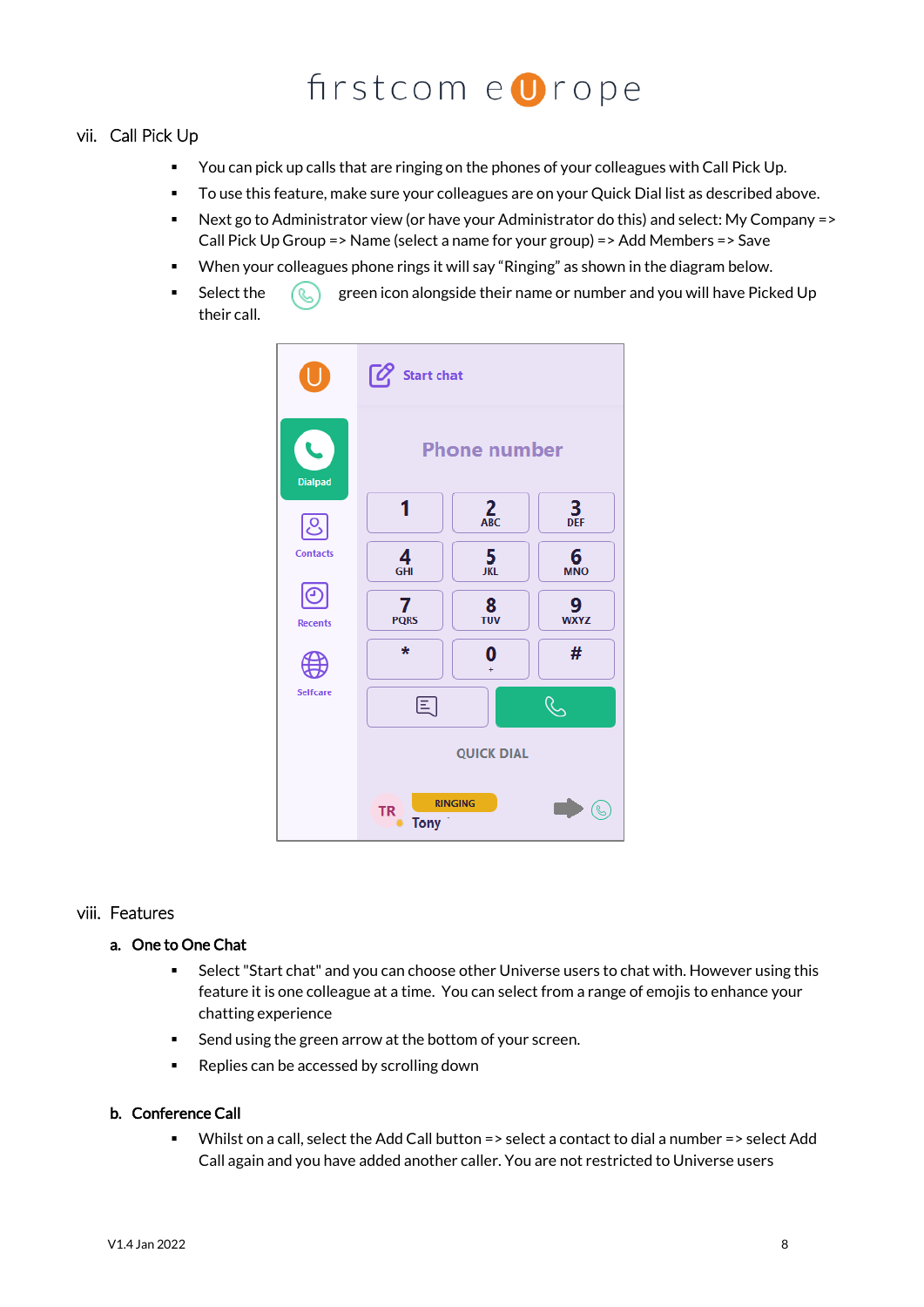### c. Attended Transfer

- You can receive a call (or make a call) and transfer this call to another colleague who is a Universe user. Before you join the calls, you can announce to the receiving party (your colleague), that there is a call for them and let then know who the caller is.
- Whilst on the call select Attend => choose the person to receive the call from your contacts => make an announcement to them => select Attend

### d. Blind Transfer

- In this case you receive a call (or make a call) and transfer this call to another colleague who is a Universe User. No announcement is made before the call is transferred.
- Whilst on the call select Blind => choose the person to receive the call from your contacts => make an announcement to them => select Attend



### ix. Selfcare in the Softphone App

- By clicking onto the Selfcare icon you are taken to range on choices and information categorized into MyGroups, OneNumber, MyDevices, Voicemail. It is in the same format as the Universe for Mobile Selfcare. Any changes you make from one device in the Selfcare pages of the Softphone App will be reflected in the Universe Softphone for Windows and Mac, and the Self Care Portal. You must SAVE each change
- **■** "My Groups" which allows you to;
	- o Sign Out or Sign-In to groups that your administrator has allowed you to join
	- o Change the IVR flows if you are an Administrator
- "One Number" (the number shared for each device), allows you to;
	- $\circ$  Choose which phone number Call Forward Always for your One Number should be directed toward